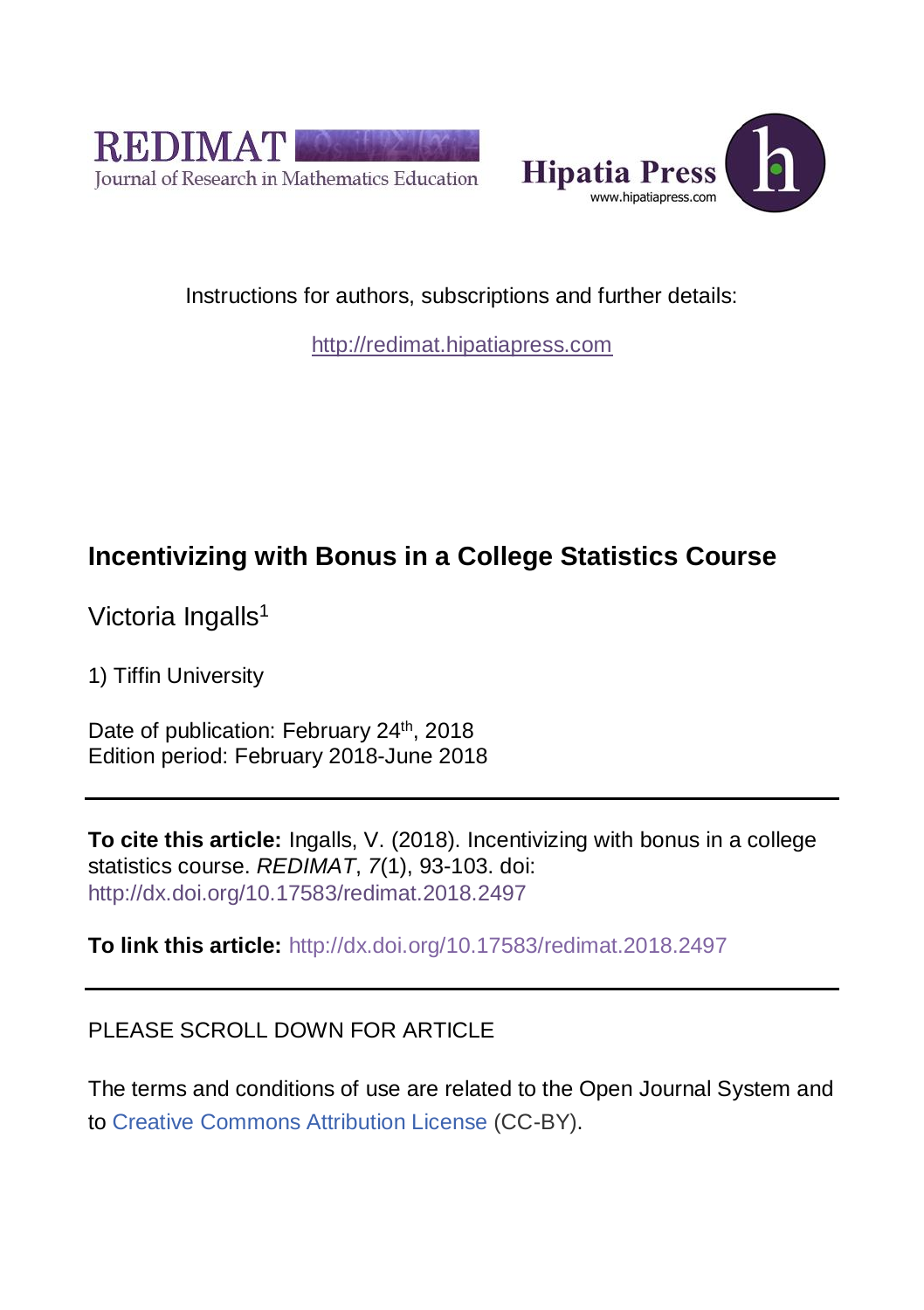# **Incentivizing with Bonus in a College Statistics Course**

Victoria Ingalls *Tiffin University*

(*Received: 09 January 2017; Accepted: 04 December 2017; Published: 24 February 2018)*

# **Abstract**

Many studies have argued the negative effects of external rewards on internal motivation while others assert that external motivation does not necessarily undermine intrinsic motivation. At a private university, students were given the option to earn bonus points for achieving mastery in the online homework systems associated with Statistics and Pre-Calculus courses. The results showed a significant difference in online homework grades and final exam scores, dependent upon when the incentive was given. The findings of this research suggest that college students thrive when incentivized. When compared to the students who were not incentivized, the incentivized group had a statistically significantly higher mean for both online homework scores and final exam scores. Many of the incentivized students chose to take the opportunity to earn the bonus points to increase the final semester grade, which apparently also helped to increase the content knowledge necessary for the final exam.

**Keywords:** Bonus, Statistics, incentives

2018 Hipatia Press ISSN: 2014-3621 DOI: [10.17583/redimat.2018.2497](http://dx.doi.org/10.17583/redimat.2018.2497)

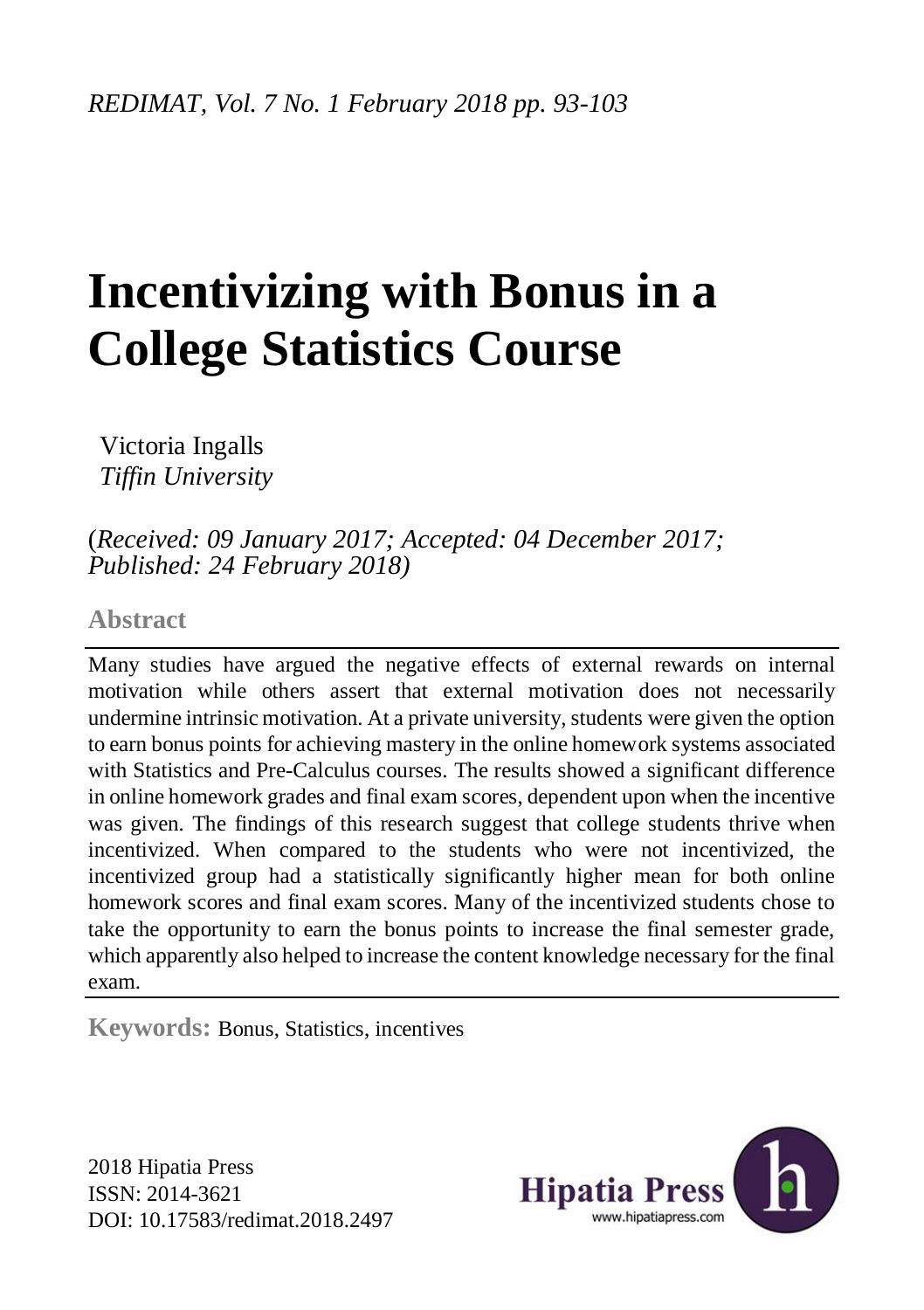# **Incentivando con Bonos en un Curso de Estadística Universitario**

Victoria Ingalls *Tiffin University*

# (*Recibido: 09 Enero 2017; Aceptado: 04 Diciembre 2017; Publicado: 24 Febrero 2018)*

## **Resumen**

Muchos estudios han argumentado los efectos negativos de las recompensas externas en la motivación interna, mientras que otros afirman que la motivación externa no necesariamente socava la motivación intrínseca. En una universidad privada, se les dio a los estudiantes la opción de ganar puntos de bonificación por realizar correctamente las tareas de los cursos de Estadística y Pre-cálculo. Los resultados mostraron una diferencia significativa en las calificaciones de las tareas en línea y puntuaciones en los exámenes finales, dependiendo de cuándo se otorgó el incentivo. Los hallazgos de esta investigación sugieren que los estudiantes universitarios mejoran sus notas cuando se les incentiva. En comparación con los estudiantes que no fueron incentivados, el grupo incentivado tuvo una media estadísticamente significativamente mayor en las notas de las tareas en línea y las notas del examen final. Muchos de los estudiantes incentivados optaron por aprovechar la oportunidad de ganar puntos de bonificación para aumentar la calificación final del semestre, lo que aparentemente también ayudó a aumentar el conocimiento del contenido necesario para el examen final.

**Palabras clave:** Bonificaciones, Estadística, incentivos

2018 Hipatia Press ISSN: 2014-3621 DOI: [10.4471/redimat.2018.2497](http://dx.doi.org/10.4471/redimat.2018.2497)

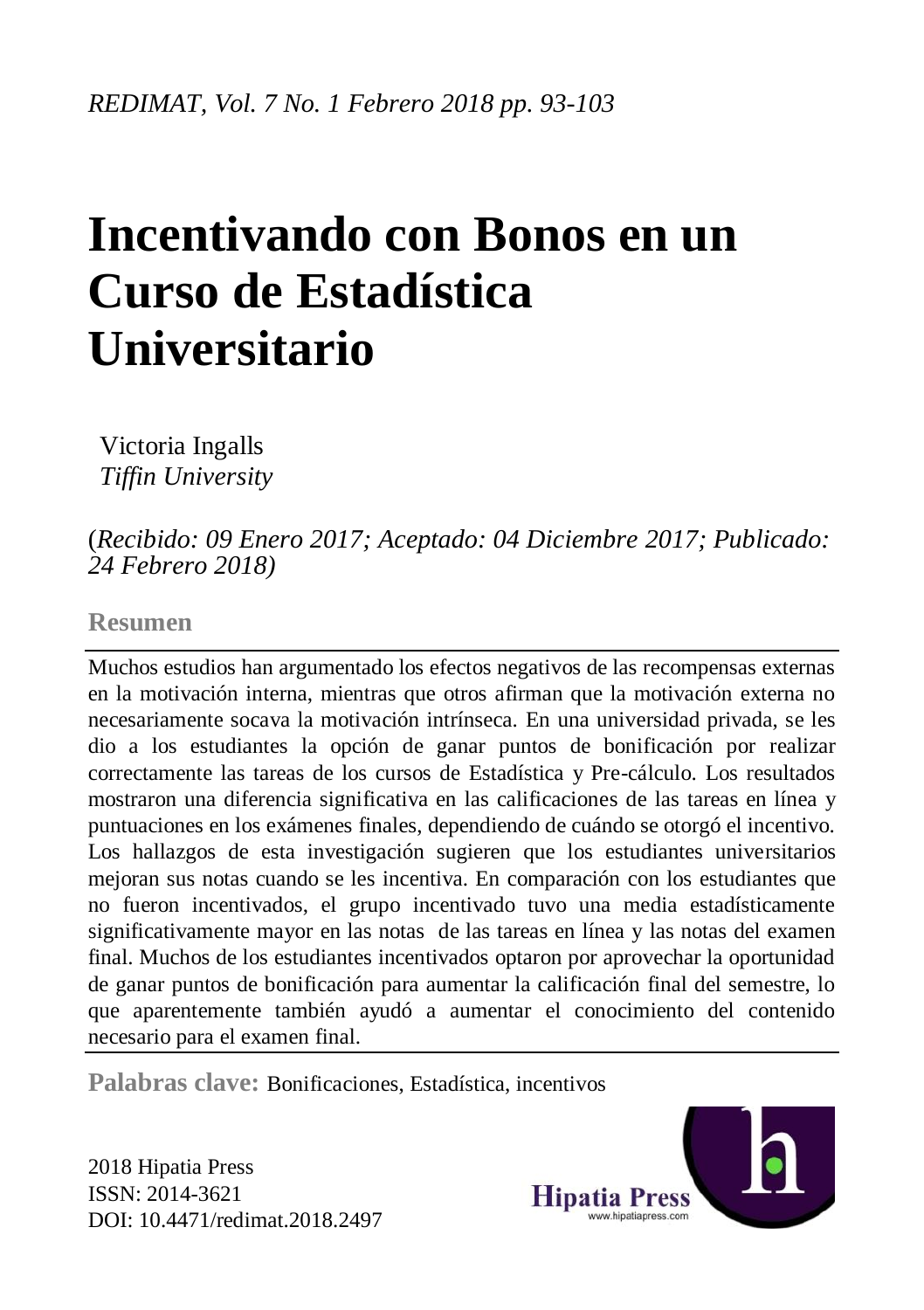any studies have argued the negative effects of external rewards on internal motivation [\(Akin-Little, Eckert, Lovett, & Little, 2004;](#page-10-0) [Harlow, Harlow, & Meyer, 1950;](#page-11-0) [Leper, 1983;](#page-11-1) [Rummell &](#page-12-0)  [Fielding, 1988\)](#page-12-0), while others assert that external motivation does not necessarily undermine intrinsic motivation [\(Pittman, Boggiano, & Ruble,](#page-12-1)  [1983;](#page-12-1) [Vansteenkiste, Lens, & Deci, 2006\)](#page-12-2), including the Cameron, Banko, and Pierce [\(2001\)](#page-10-1) synthesis of 145 motivational studies. The current literature further refines the external reward into that which is either coerced and controlling [\(Rassouli, 2012\)](#page-12-3) with words such as "should," "ought," and "have to" [\(Vansteenkiste et al., 2006\)](#page-12-2) or a reward that that is brought to fruition by autonomous motivation which is optional, volitional, and personally relevant [\(Black & Deci, 2000;](#page-10-2) [Vansteenkiste et al., 2006;](#page-12-2) [Vasteenkiste, Lens, DeWitte, DeWitte, & Deci, 2004;](#page-12-4) [Rassouli, 2012\)](#page-12-3). Behavioral theorists assert that when engagement is autonomous and voluntary, the extrinsic rewards enhance learning without ill effects [\(Rassouli, 2012\)](#page-12-3). Autonomy-supportive contexts allow instructors to "empathize with the learner's perspective, allow opportunities for selfinitiation and choice, … refrain from the use of pressures and contingencies to motivate behavior…" [\(Deci et. al, 1994,](#page-10-3) p.21). In such a context, rewards for low-interest activities may serve to increase interest and therefore also increase internal motivations [\(Akin-Little et al., 1986;](#page-10-0) [Cameron et al., 2001\)](#page-10-1). Despite a rise in concern of school psychologists over classroom reward contingency systems during the mid to late 1990's [\(Deci, Koestner, & Ryan,](#page-11-2)  [1999a,](#page-11-2) [1999b,](#page-11-3) [2001;](#page-11-4) [Kohn, 1993,](#page-11-5) [1996\)](#page-11-6), the practice of rewarding students continues with vigor. Academic reinforcements are often given for academic output [\(Akin-Little et al., 2004\)](#page-10-0) where the creation of "appropriate situation interest enhances students' meaningful participation in classroom activities with long-lasting effects" [\(Rassouli, 2012,](#page-12-3) p. 87). Some studies have also determined that external rewards can be effective tools for enhancing learners' motivation for learning [\(Akin-Little et al., 2004;](#page-10-0) [Cameron, &](#page-10-4)  [Pierce, 1994;](#page-10-4) [Rassouli, 2012\)](#page-12-3). Some researchers have found that when motivation is increased, class participation and persistence over the short term are higher than those with a no-goal condition [\(Jung, Leung, & Miller,](#page-11-7)  [2016;](#page-11-7) [Miller & Mallott, 1997;](#page-11-8) [Vansteenkiste et al., 2006\)](#page-12-2). Experimental researchers are hopeful that mere mention of the relationship of learning tasks to intrinsic goals tends to be beneficial to student learning, since knowing the **M**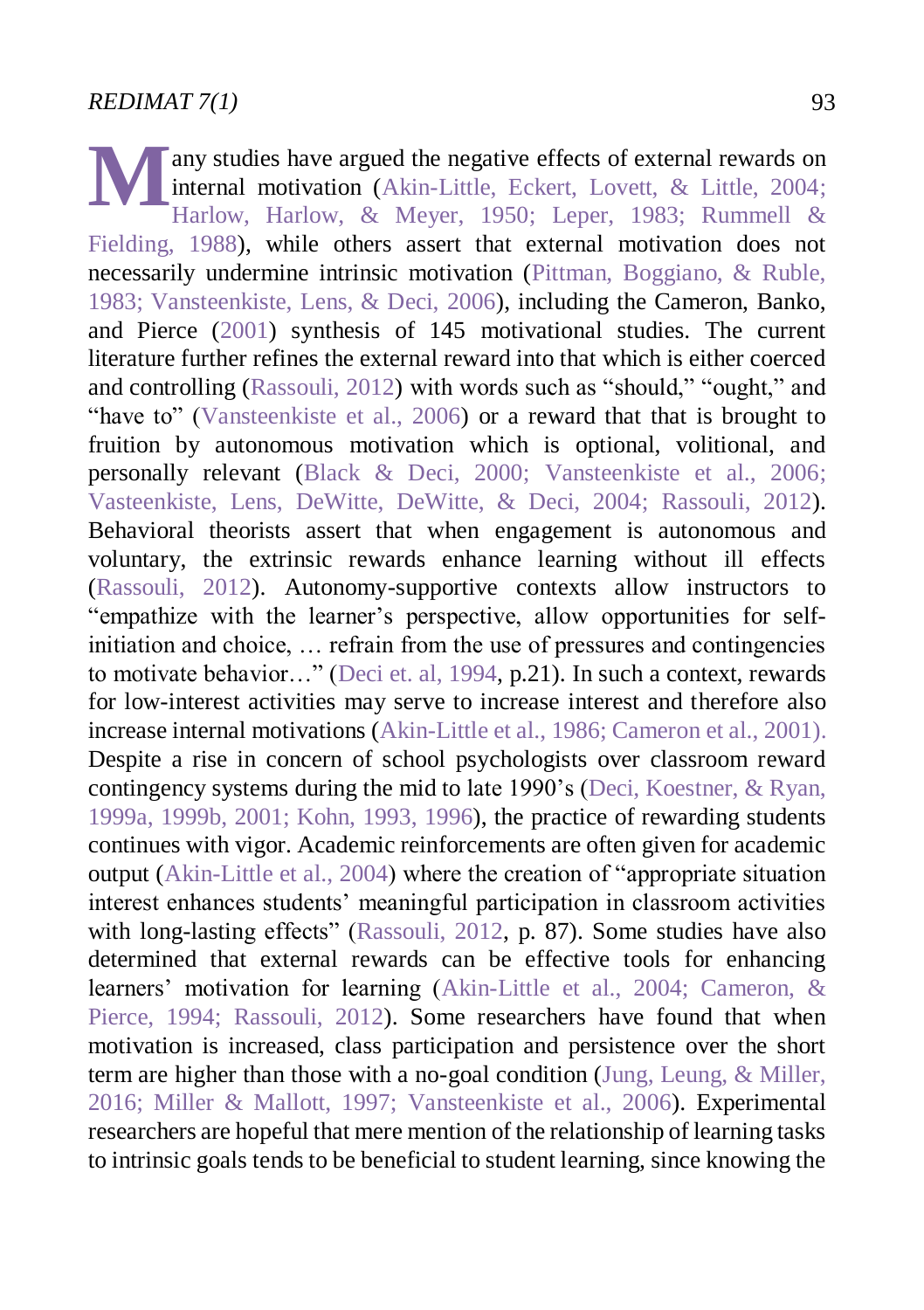relevance of an activity can be a source of motivation [\(Vansteenkiste et al.,](#page-12-2)  [2006\)](#page-12-2).

More specifically, the use of incentives as a reward structure contingent on classroom performance has shown to produce greater degrees of adherence to performance standards than behaviors without incentives [\(Bailey, Rosnethal, & Yoon, 2016;](#page-10-5) DeVahl, King, & [Williamson, 2005;](#page-11-9) [Nonis, Ford, Logan, & Hudson, 1996;](#page-11-10) [Miller & Mallott, 1997;](#page-11-8) [Rousu et al,](#page-12-5)  [2015;](#page-12-5) [Tudor & Bastow, 1991\)](#page-12-6). Bailey, Rosnethal, & Yoon [\(2016\)](#page-10-5) suggest a nuanced relationship "between grades, incentives, and subsequent academic outcomes" (p. 1548). One such form of an external reward to link those concepts is the ubiquitous bonus point pervasive in all levels of education. While the simplistic bonus score scheme can supplement any classroom activity to generate and embed intrinsic interest [\(Rassouli, 2012\)](#page-12-3), it also informs students of a point contingency on some post-test performance [\(Miller & Mallott, 1997\)](#page-11-8) toward improving course grades [\(DeVahl et al.,](#page-11-9)  [2005\)](#page-11-9) and the ultimate goal of mastering the learning materials [\(Rassouli,](#page-12-3)  [2012\)](#page-12-3). The application of the bonus point structure as implied by many studies [\(Deci, 1971;](#page-10-6) [DeVahl et al., 2005;](#page-11-9) [Miller & Mallott, 1997;](#page-11-8) [Rassouli,](#page-12-3)  [2012\)](#page-12-3) is the core of the study at hand. In short, the impetus was to test the theory set forth by Rassouli [\(2012\)](#page-12-3) which suggests that academic incentives "may in effect ignite internal motivation and therefore reinforce learners' participation and deep learning" (p.87).

Bonus points were used as the motivating factor in the current study in a sample taken from a small private Midwestern university. Here, three years of students in Statistics and Pre-Calculus were given the option to earn 5 bonus points awarded at the end of the semester for anyone who had a 100% on all of the online homework for the semester. In the first year, no bonus incentive was given. In the second year, incentives were optioned to students during the last 2 weeks of the semester, while in the third year they were given the option on the first day of class. The ex post facto observational design categorized my 203 students as either early incentivized, late incentivized, or not incentivized groups of students, then studied the means of their online homework grades and final exam scores. Further study into these groupings analyzed the potential correlation between final homework grade and final exam grade and the relationship status of when the students were incentivized and whether or not they completed the homework to the stated 100% level.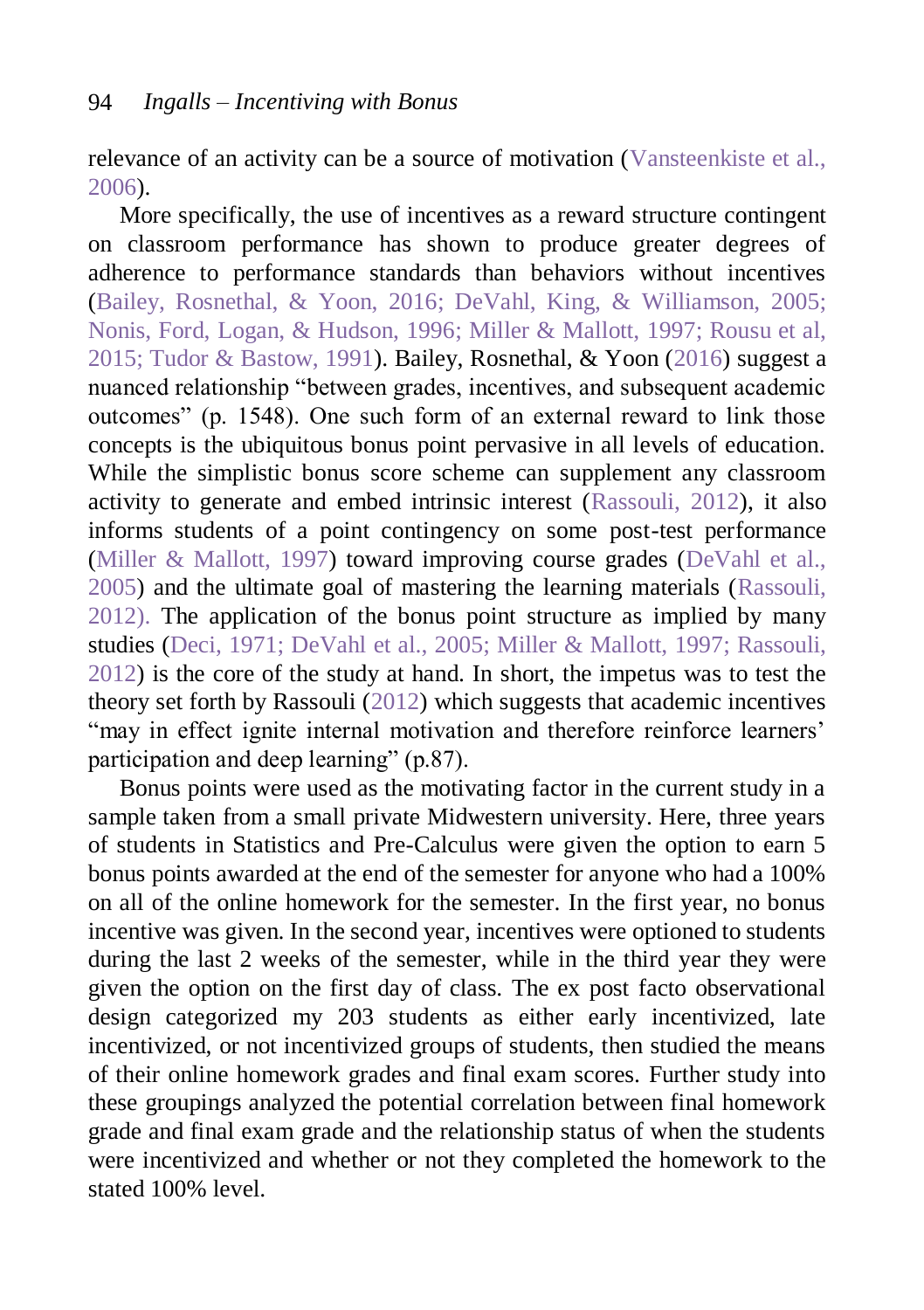### **Methodology**

### **Participants**

The sample was comprised of 215 undergraduate students from Pre-Calculus  $(n = 24)$  and Statistics  $(n = 191)$  classes at a small private university who complete their assignments with the Pearson MyStatLab online homework system whose points account for approximately 25% of the semester course grade. Most of the students held sophomore status at the time of the class. After the course grades were turned in to the registrar, the students were first separated in to groups who earned the 100% on the online homework ( $n =$ 66) or those that did not earn the 100% on the online homework ( $n = 149$ ). The groups were then further refined into categories based upon when and if they were incentivized. The early incentives group ( $n = 60$ ) roster derived from the fall 2016 roster and were those students who were told of the 5 point bonus incentive for earning a 100% on the online homework provision on the first day of the semester. The late incentives group  $(n = 74)$  were the students from the respective fall and spring semesters of the 2015-2016 academic year; they were given the bonus incentive during the last two weeks of the semester. The initial group of students were those who were not provided any incentive to complete the semester, now termed as the no-incentives group  $(n = 71)$ , from the spring 2015 semester. Any numerical discrepancies from the total sample to the individual groupings were due to students either notcompleting or officially dropping the class.

#### **Analysis**

EXCEL was used to compute the statistical analysis of the first five research questions. The first question concerned finding a difference in the mean online homework score for those students who completed the performance criterion of earning a 100% on the online homework. The second point of research was similar in its relative question, but with respect to the final exam score: question two searched for a difference in the mean final exam score for those who did and those who did not meet the performance standard of earning a 100% on the online homework. Questions three and four parsed out more details than the previous two questions as the groups were sub-divided by the timeliness of the incentive. More specifically, the third research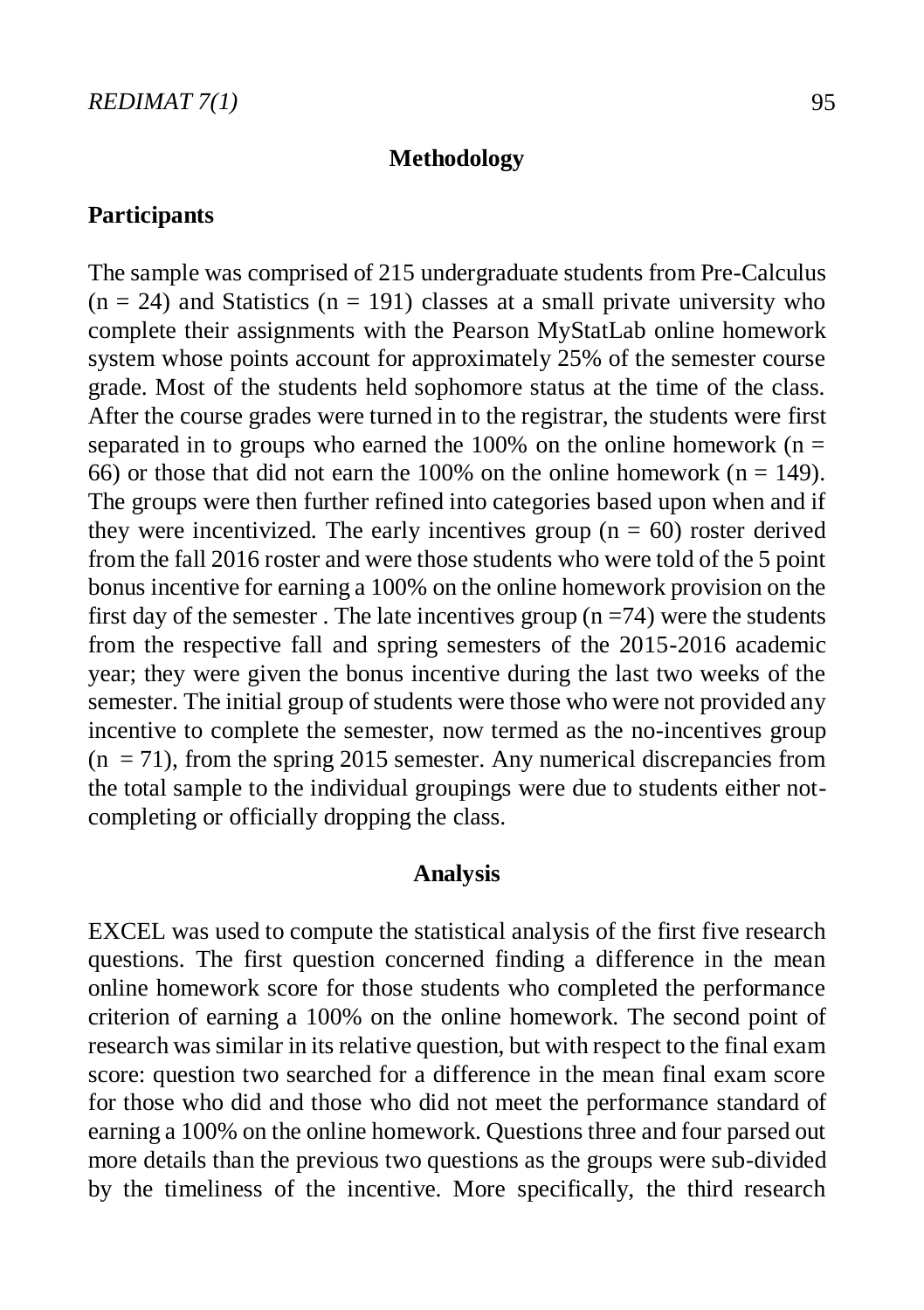question asked if there was a difference in the mean online homework scores for the early, late and no- incentive groups. The fourth research question asked if there was a difference in the mean final exam scores for the early, late and no-incentive groups. Question five sought out any relational value of online homework grade (regardless of time of incentive) to final exam score and question six pursued a relationship between when the incentive of 5 bonus points was provided (i.e. early, late, no-incentive) and whether the students completed the 100% criterion standard for the homework. Specific statistical analyses were independent t tests assuming unequal variances (questions 1 and 2), one-way ANOVA (questions 3 and 4), correlation (question 5), and Chi Square test for independence (question 6).

#### **Results**

The results of the statistical analyses are a product of identical online homework activities taught by the same professor in the respective Pre-Calculus and Statistics classes. The rigor, teaching methods, learning techniques, procedures for collecting data were identical. The activities were complementary to student learning and assessment [\(Deci, 1971\)](#page-10-6).

For the first research question concerning the mean differences in the online homework grades for the incentive and no-incentive group, the results of the independent t test assuming unequal variances were significant. There were 65 observations in the incentivized student group, compared to 137 for the no-incentive groups. Their respective mean scores were 86.7 and 79.2 with  $t(171)= 3.954$ , p<.001. The second research question asked about the same two groups of students, but identified the means of the final exam scores. Again, an independent t test assuming unequal variances showed statistically significant results with  $t(178)= 4.271$ , p< .001. The sample means for the final exams were 88.3 for the incentivized group and 79.2 for the non-incentivized group. The Cohen's *d* value for effect size was .56.

The third and fourth tests were each run as one-way ANOVAs to answer the questions about the differences in the mean online homework scores and the mean final exam scores, respectively. These two tests separated the students by when the incentive was given to the class. The fall 2016 students were told of the contingency-based reward on the first day of class, with frequent reminders of the standard and dividend. The fall and spring semester students of 2015-2016 were allotted the 5 bonus point incentive 2 weeks prior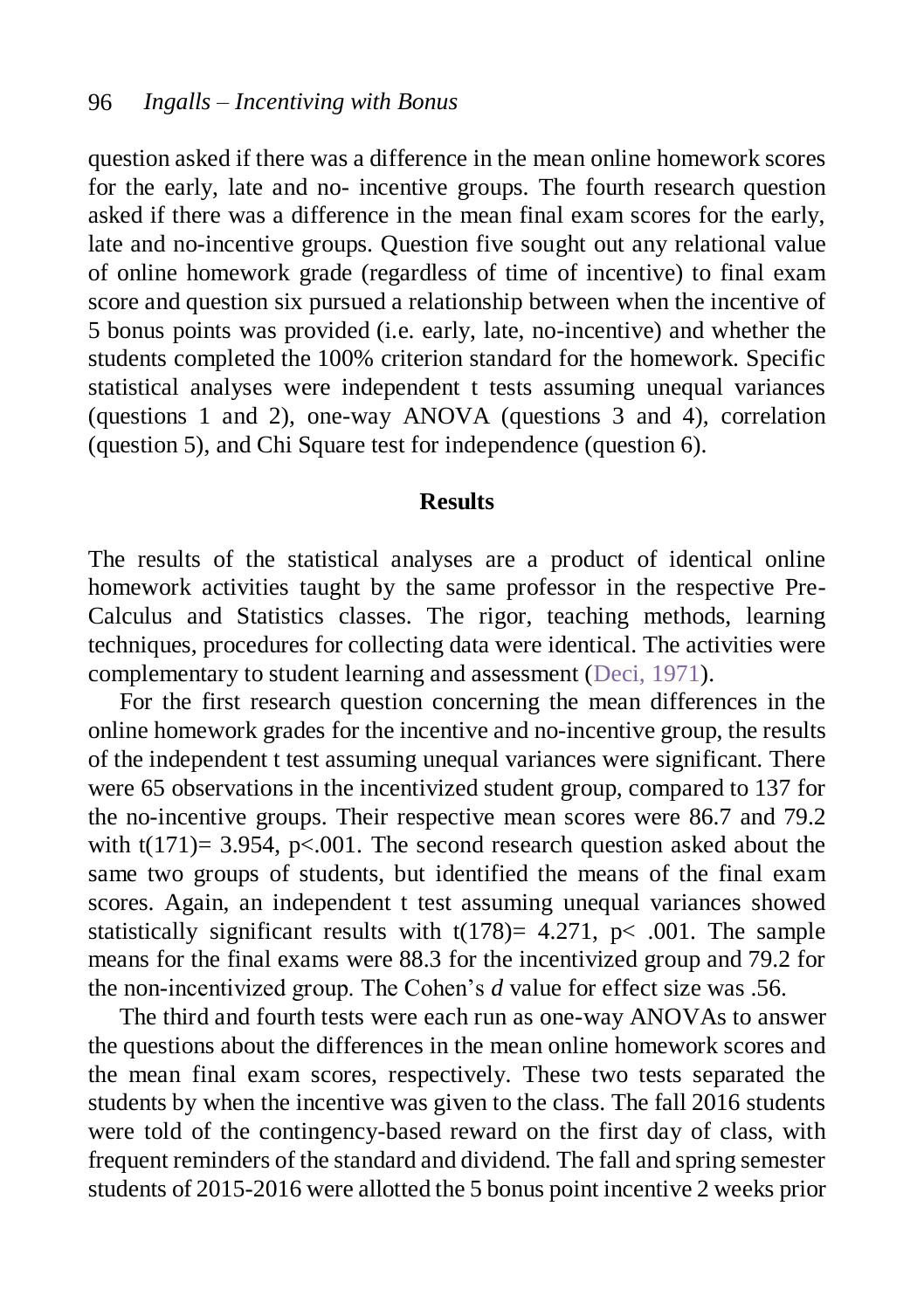to the semester's end. For the spring 2015, no incentive was given. The results of the online homework grade comparison was  $F(2, 213)=3.612$ , p< .05. However, a post hoc Tukey's test demonstrated no difference between the early and late incentivized groups ( $p = .70$ ), and no difference between early and no-incentives ( $p=42$ ). A significant difference exists between the late and no-incentive group (p=.02). The Cohen's *d* value for effect size was .59.

Similar results were found in the overall groupings when compared for final exam scores. Here, the respective 213 students' results were  $F(2, 211) =$ 3.166,  $p<0.05$ . Recognizing the significant differences, the post hoc test demonstrated a significant difference between the early and late incentivized groups ( $p = .03$ ), though there was no difference between early and noincentives  $(p=42)$ . Likewise, there was no difference between the late and no-incentive group  $(p=0.34)$ .

With respect to the correlation between online homework scores and final exam scores, the r value was .258, showing a weak positive relationship. The r square value was approximately .07, or only 7% of the variation in final exam scores can be explained by the variation in the online homework score. Nonetheless, the results were again significant with p< .001. The Cohen's *d* value for effect size was .53. Lastly, in the chi square test for independence, the results were  $\chi^2(2)$ = 50.549, p < .0001. The Cramer's V test for association also showed a significant value with p<.0001. There is therefore a relationship applicable to the population with respect to the qualitative variables of time of incentive and yes/no status for meeting the bonus quality standard.

#### **Discussion**

The findings of this research suggest that college students thrive when incentivized. When compared to the students who were not incentivized, the incentivized group had a statistically significantly higher mean for both online homework scores and final exam scores. Many of the incentivized students chose to take the opportunity to earn the bonus points to increase the final semester grade, which apparently also helped to increase the content knowledge necessary for the final exam. Though adding to the current body of literature, this research is specific to the college mathematics student. Nonetheless, the results adhere with the prior studies that suggested that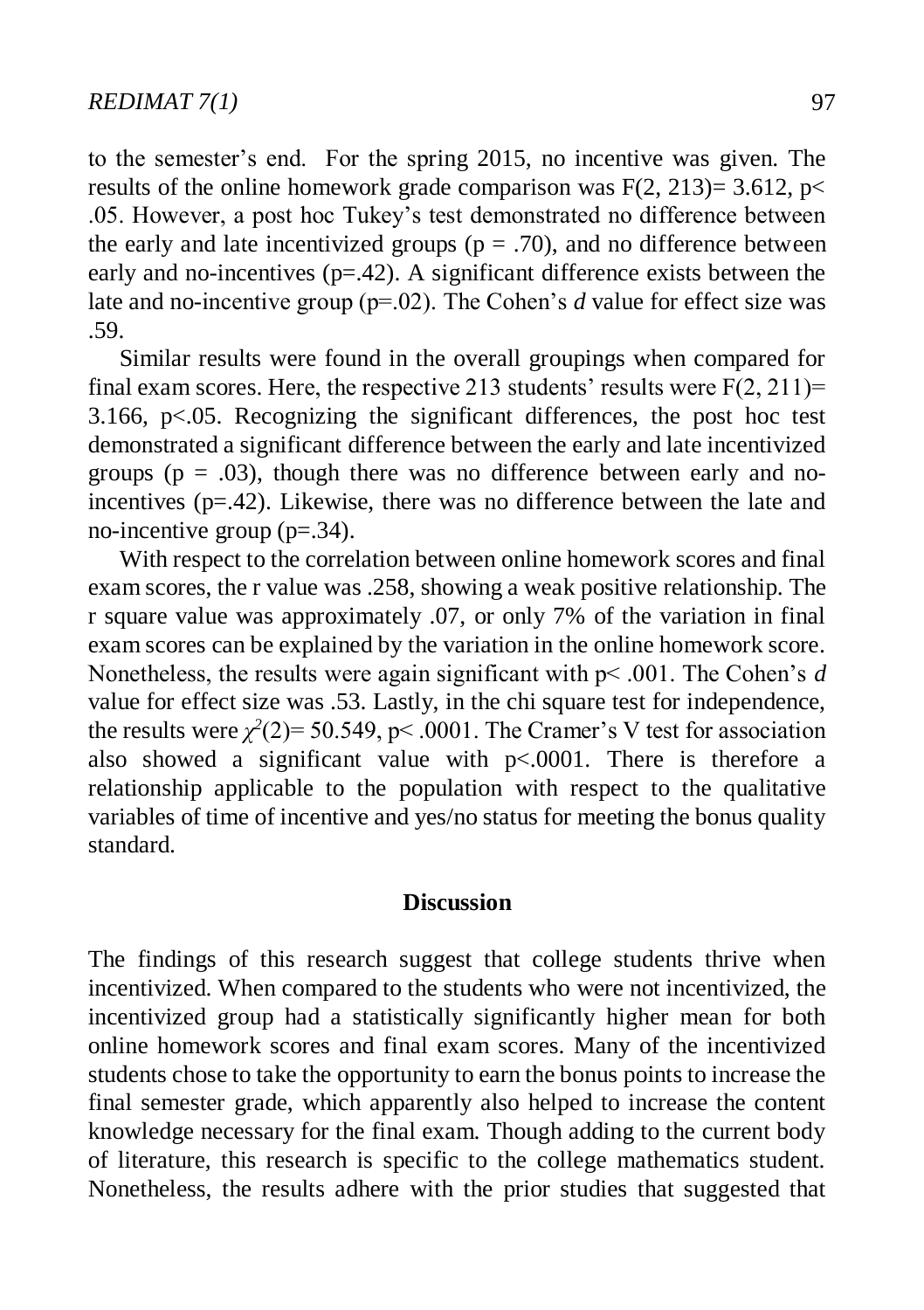extrinsic rewards do no harm to intrinsic motivations [\(Black & Deci, 2000;](#page-10-2) [Cameron et al., 2001;](#page-10-1) [Pittman, Boggiano, & Ruble, 1983;](#page-12-1) [Rassouli, 2012;](#page-12-3) [Vansteenkiste et al., 2004;](#page-12-4) [Vansteenkiste et al., 2006\)](#page-12-2) as well as those that take their discussion to state that autonomous-supportive rewards allow the increase in interest and therefore positively impact learning.

Moreover, when re-grouped to demonstrate the timeliness of the 5 bonus point for earning a 100% on the online homework incentive, the results once again showed a significant difference in the means for the online homework. Although the early and late homework means were not necessarily significant from the no-incentives group in the post hoc tests, both of the incentivized groups had much greater numbers participating in achieving the standard than those who were not offered the reward. The early incentives group from the fall 2016 semester had 25 of 60 (about 42%) students earn the standard; when backtracked by week for the early incentivized group, the data shows that 13 of 60 (about 22%) students kept the 100% online homework score throughout the entire semester. (Unfortunately, the nature of this ex post facto study did not allow for re-counting in the semesters prior to fall 2016.) By comparison, the late incentives group had 26 of 72 (about 36%) students earn the 100% on the online homework, and only 5 of 85 (about 6%) students from the late incentives group in the 2015 spring semester earned the top grade. The results did demonstrate a significant difference in the means for the late and no-incentive groups. The nature of the one way ANOVA focused solely in the factor of the timeliness of the incentive being given, apparently serving as strong motivator to enhance final course grades closest to the end of the semester rather than earlier on in the course or not at all.

The ANOVA analysis of final exam scores appears to support the theories concerning deeper learning and possibly classroom engagement, as reported by Deci [\(1971\)](#page-10-6). That is, since they did the work based on the incentive, the externally motivated students were better able to comprehend what was happening in class thereby making them more aware of the knowledge gaps that they need to close. This result provides further evidence of the DeVahl et al. [\(2005\)](#page-11-9) claims concerning academic incentives and student behaviors. The students tried harder based upon the incentive and were able to form deeper connections to the class content, thereby improving their final exam scores as compared to the late and no-incentive groups. The early and late incentives groups were overt in their engagement of the behaviors and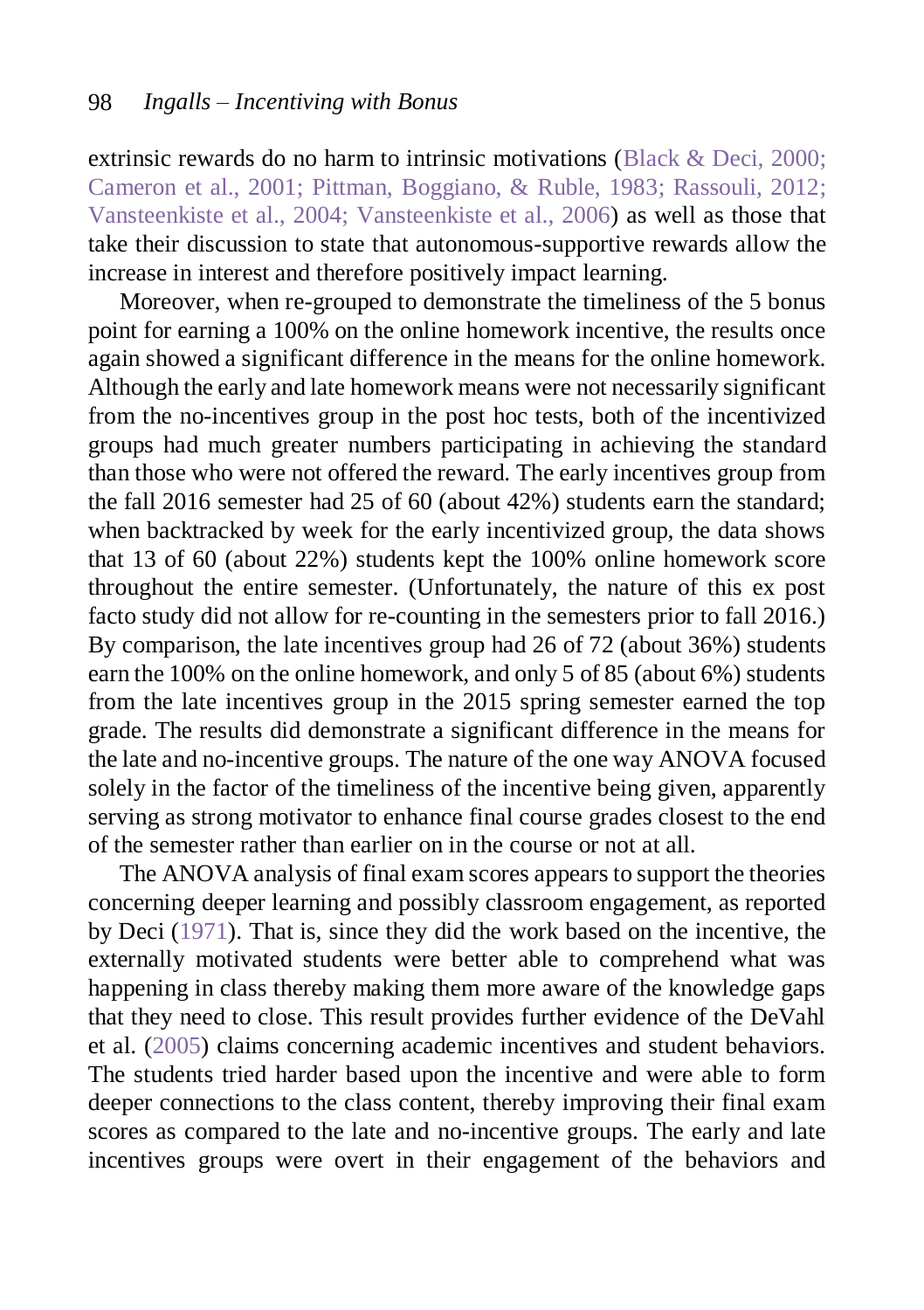knowledge embedded in the programmed instruction [\(Miller & Mallott,](#page-11-8)  [1997\)](#page-11-8).

Finally, when the relationships are examined, both the quantitative and qualitative questions again proved significant. Each class had the same online homework system with the same questions, taught by the same professor with the same lesson plans: the external motivator of 5 bonus points was the only measureable difference in the classes by semester. Although there is only a weak positive correlation between online homework scores and final exam grades, the results remain significant at the 5% level. However, the correlational value of  $r = .258$  explains only 7% of the variation in the dependent variable exam results. One explanation is that the discriminating variable of time of incentive could have affected this test in a negative manner if students were cramming rather than understanding the content at a deeper level. Despite the coefficient of determination and the timeliness of the incentive, the results demonstrated that there is a relationship between earning the criterion standard of 100% (i.e. motivation) and exam score.

In future semesters, I will certainly be providing the incentive early in in the semester to provide them with the opportunity to develop interest and transform the external reward into internal motivation and autonomous goalsetting. Similar to Rassouli's [\(2012\)](#page-12-3) findings, it will continue to be essential to keep the incentive in the autonomous-support category of external motivation so that students do not feel coerced but rather supported with the external rewards closely aligned with the goal of learning. In conclusion, regardless of the criticisms on the effects of external rewards' negative influence in educational settings [\(Akin-Little et al., 2004\)](#page-10-0) these results show a practice worth continuing.

#### **Limitations**

Although the results in this study are promising, some general limitations and suggestions for future study exist. For instance, the 215 students involved in this study represent only the population of students in private universities whose ACT test scores approximate the national average that mimics the national average. Additionally, although the results demonstrated a medium effect size, this may be considered less impactful to the general population. Finally, as is the case with most research, a longer study involving more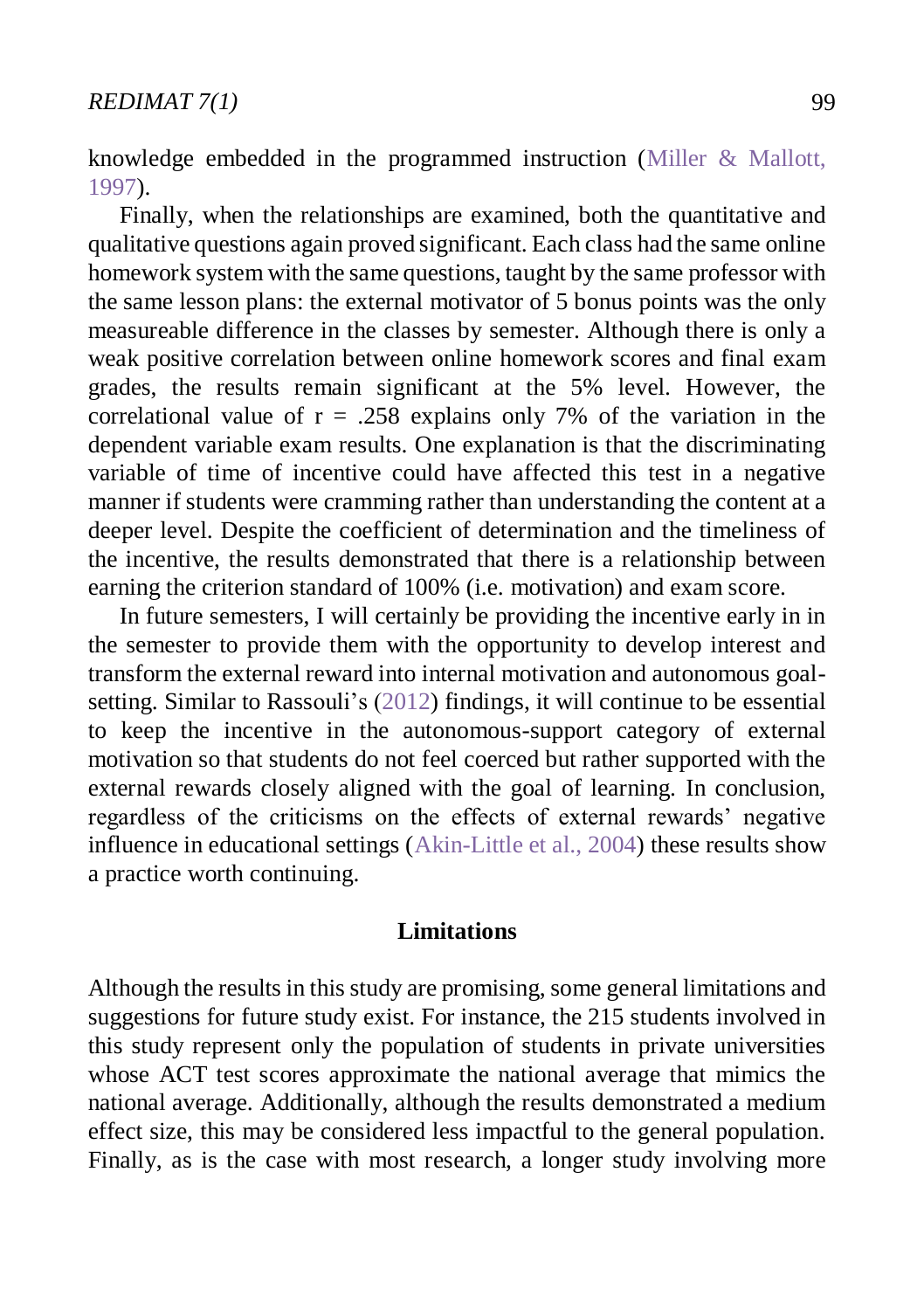students and a different collection of instructors could possibly change the results.

#### **References**

- <span id="page-10-0"></span>Akin-Little, K., Eckert, T., Lovett, B., & Little, S. (2004). Extrinsic reinforcement in the classroom: Bribery or best practice. *School Psychology Review, 33(3*), 344-362.
- <span id="page-10-5"></span>Bailey, M., Rosenthal, J., & Yoon, A. (2016). Grades and incentives: Assessing completing grade point average measures and postgraduate outcomes. *Studies in Higher Education, 41(9*), 1548-1562. doi: <https://doi.org/10.1080/03075079.2014.982528>
- Bandura, A. (1986). *Social foundations of thought and action: A social cognitive theory.* Englewood Cliffs, NJ: Prentice Hall.
- <span id="page-10-2"></span>Black, A., & Deci, E. (2000).The effects of instructors' autonomy support and students' autonomous motivation on learning organic chemistry: A self-determination theory perspective. *Science Education, 84,* 740- 756. doi: [10.1002/1098-237X\(200011\)84:6<740::AID-](http://onlinelibrary.wiley.com/doi/10.1002/1098-237X(200011)84:6%3C740::AID-SCE4%3E3.0.CO;2-3/full)[SCE4>3.0.CO;2-3](http://onlinelibrary.wiley.com/doi/10.1002/1098-237X(200011)84:6%3C740::AID-SCE4%3E3.0.CO;2-3/full)
- Bransford, J.D., Brown, A.L., & Cocking, R.R. (Eds.). (2000). *How people learn: Brain, mind, experience, and school.* Washington, D.C.: National Academy Press.
- <span id="page-10-1"></span>Cameron, J., Banko, K., & Pierce, D. (2001). Pervasive negative effects of rewards on intrinsic motivation. *The Behavior Analyst, 24 (1*), 1-44. doi:<https://doi.org/10.1007/BF03392017>
- <span id="page-10-4"></span>Cameron, J. & Pierce, D. (1994). Reinforcement, reward, and intrinsic motivation: a meta-analysis. *Review of Educational Research*, *64,* 363-423. doi:<https://doi.org/10.3102/00346543064003363>
- <span id="page-10-6"></span>Deci, E. (1971). Effects of externally mediated rewards on intrinsic motivation. *Journal of Personality and Social Psychology, 18(1)*, 105-115. doi:<http://dx.doi.org/10.1037/h0030644>
- Deci, E. (1975). *Intrinsic motivations.* New York, NY: Plenum Press.
- <span id="page-10-3"></span>Deci, E., Eghrari, H., Patrick, B., & Leone, D. (1994). Facilitating internalization: The self-determining perspective. *Journal of Personality, 62,* 119-142. doi: [10.1111/j.1467-6494.1994.tb00797.x](http://onlinelibrary.wiley.com/doi/10.1111/j.1467-6494.1994.tb00797.x/full)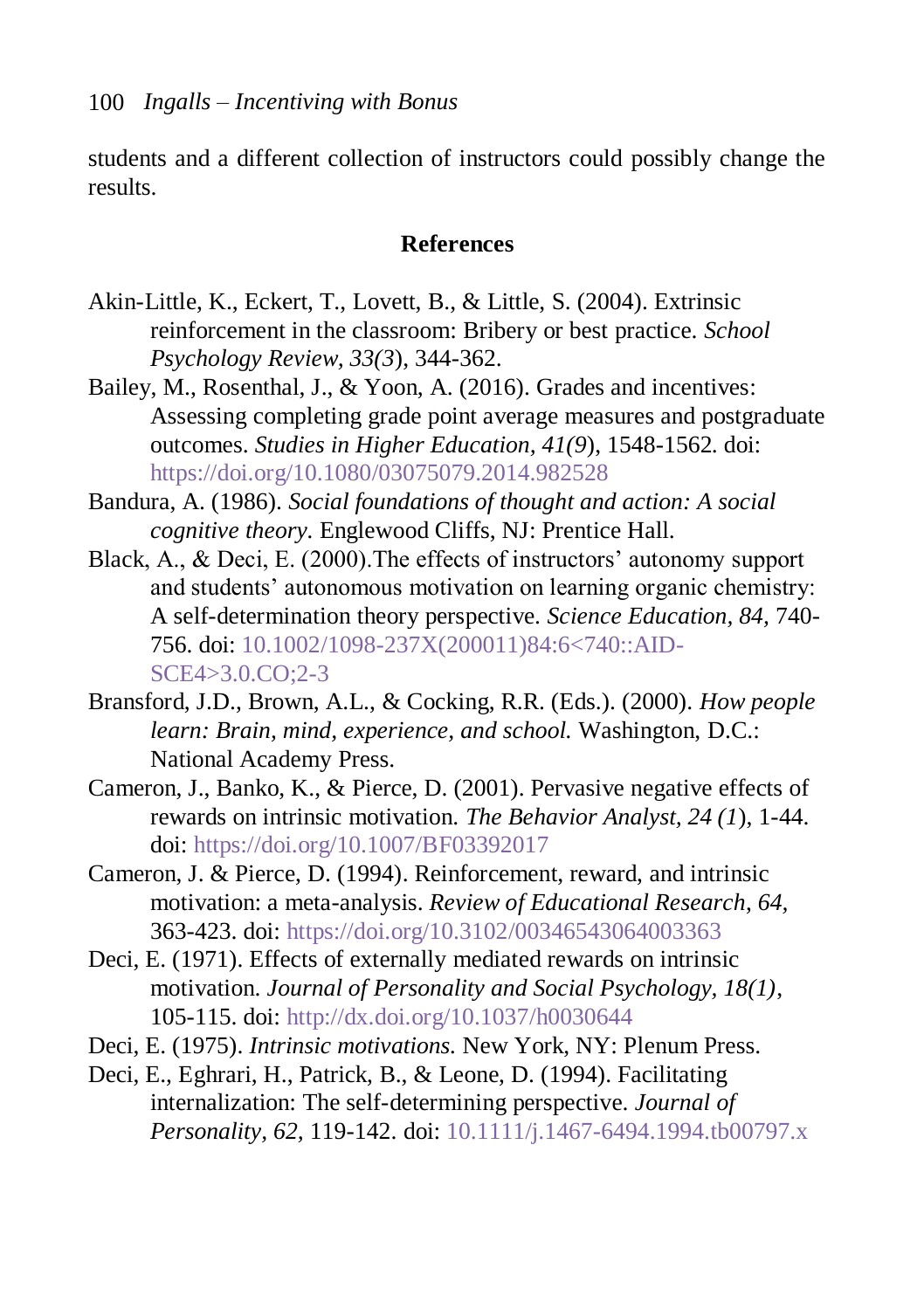- <span id="page-11-2"></span>Deci, E., Koestner, R., & Ryan, R. (1999a). A meta-analytic review of experiments examining the effects of extrinsic rewards on intrinsic motivation. *Psychological Bulletin, 125,* 627-668.
- <span id="page-11-3"></span>Deci, E., Koestner, R., & Ryan, R. (1999b). The undermining effect is a reality after all- extrinsic rewards, task interest, and selfdetermination. *Psychological Bulletin, 125,* 692-700.
- <span id="page-11-4"></span>Deci, E., Koestner, R., & Ryan, R. (2001). Extrinsic rewards and intrinsic motivation in education: Reconsidered once again. *Review of Educational Research, 71*, 1-27. doi: <https://doi.org/10.3102/00346543071001001>
- <span id="page-11-9"></span>DeVahl, J., King, R., & Williamson, J. (2005). Academic incentives for students can increase participation in and effectiveness of a physical education program. *Journal of American College Health. 53(6*), 295- 298.doi:<https://doi.org/10.3200/JACH.53.6.295-298>
- <span id="page-11-0"></span>Harlow, H., Harlow, M. & Meyer, D. (1950). Learning motivated by manipulative drive. *Journal of Experimental Psychology, 40,* 228- 234.doi:<http://dx.doi.org/10.1037/h0056906>
- <span id="page-11-7"></span>Jung, Y., Leung, A., & Miller, J. (2016). Do smart students study harder? An investigation of efficient effort among undergraduate university students*. Journal of Economics and Economics Education, 17(1*), 25- 38.
- <span id="page-11-5"></span>Kohn, A. (1993). *Punished by rewards: The trouble with gold stars, incentive plans, A's, praise, and other bribes.* Boston: Houghton-Mifflin.
- <span id="page-11-6"></span>Kohn, A. (1996). By all available means: Cameron and Pierce's defense of extrinsic motivators. *Review of Educational Research, 66,* 1-3. doi: <https://doi.org/10.3102/00346543066001001>
- <span id="page-11-1"></span>Leper, M. (1983). Extrinsic reward and intrinsic motivations: Implications for the classroom. In J.M. Levine & M.C. Wang (Eds.), Teacher and student perceptions: Implications for learning (pp. 281-317). Hillsdale, NJ: Erlbaum.
- <span id="page-11-8"></span>Miller, M., & Mallott, R. (1997). The importance of overt responding in programmed instruction even with added incentives for learning. *Journal of Behavioral Education, 7(4*), 497-503. doi: <https://doi.org/10.1023/A:1022811503326>
- <span id="page-11-10"></span>Nonis, S., Ford, C., Logan, L., & Hudson, G. (1996). College student's blood donation behavior: relationship to demographics, perceived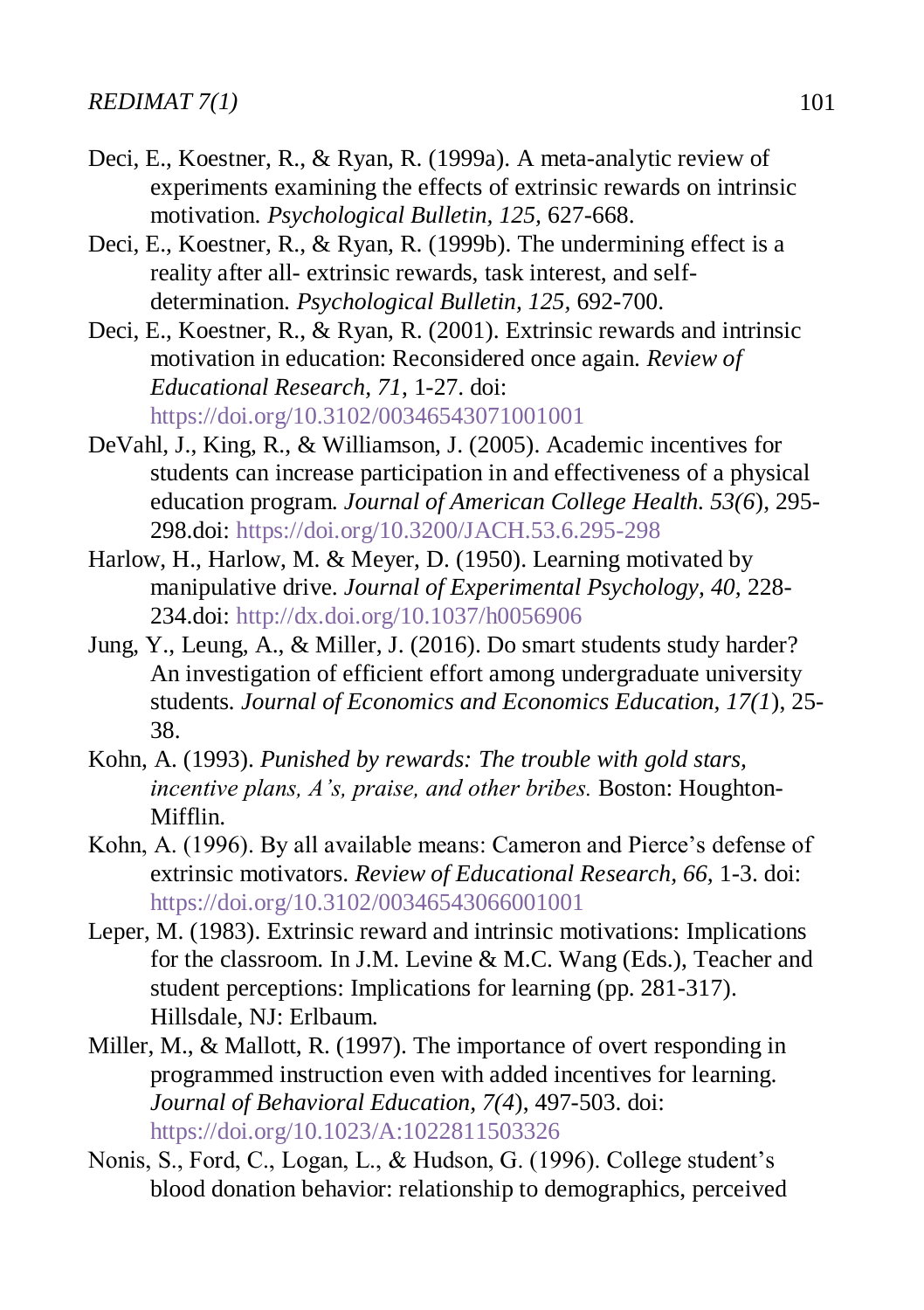risks, and incentives. *Health Marketing Quarterly, 13(4*), 33. doi: [https://doi.org/10.1300/J026v13n04\\_04](https://doi.org/10.1300/J026v13n04_04)

- <span id="page-12-1"></span>Pittman, T., Boggiano, A. & Ruble, D. (1983). Intrinsic and extrinsic motivational orientations: Limiting conditions on the undermining and enhancing effects of reward on intrinsic motivation. In J.M. Levine & M.C. Wang (Eds.), *Teacher and student perceptions: Implications for learning* (pp. 319-340). Hillsdale, NJ: Erlbaum.
- <span id="page-12-3"></span>Rassouli, A. (2012). Engagement in classroom learning: Creating temporal participation incentives for extrinsically motivated students through bonus credits. *Journal of Education for Business, 87*, 86-93.doi: <https://doi.org/10.1080/08832323.2011.570808>
- <span id="page-12-5"></span>Rousu, M., Corrigan, J., Harris, D., Hayter, J.,Houser, S., Lafrancois, B., Onafowora, O., Colson, G., Hoffer, A. (2015). Do monetary incentives matter in classroom experiments? Effects on course performance. *Journal of Economics Education, 46(4*), 341-349.doi: <https://doi.org/10.1080/00220485.2015.1071214>
- <span id="page-12-0"></span>Rummell, A. & Fielding, R. (1988). Cognitive evaluation theory: a metaanalysis review of the literature. *Social Behavior and Personality, 16,* 147-164.doi:<https://doi.org/10.2224/sbp.1988.16.2.147>
- <span id="page-12-6"></span>Tudor, R.M., & Bostow, D.E. (1991). Computer-programmed instruction: The relation required interaction to practical application. *Journal of Applied Behavior Analysis, 24*, 361-368.doi: [10.1901/jaba.1991.24-](http://onlinelibrary.wiley.com/doi/10.1901/jaba.1991.24-361/abstract) [361](http://onlinelibrary.wiley.com/doi/10.1901/jaba.1991.24-361/abstract)
- <span id="page-12-2"></span>Vasteenkiste, M., Lens, W., Deci, E. (2006). Intrinsic versus extrinsic goal contents in self-determination theory: Another look at the quality of academic motivation. *Educational Psychologist, 41(1*), 19-31.doi: [https://doi.org/10.1207/s15326985ep4101\\_4](https://doi.org/10.1207/s15326985ep4101_4)
- <span id="page-12-4"></span>Vasteenkiste, M., Lens, W., DeWitte, S., DeWitte, H., Deci, E. (2004).The "why and "why not" of job search behavior: Their relation to job searching, unemployment experience and well-being. *European Journal of Social Psychology, 34*, 346-363.doi: [10.1002/ejsp.202](http://onlinelibrary.wiley.com/doi/10.1002/ejsp.202/full)